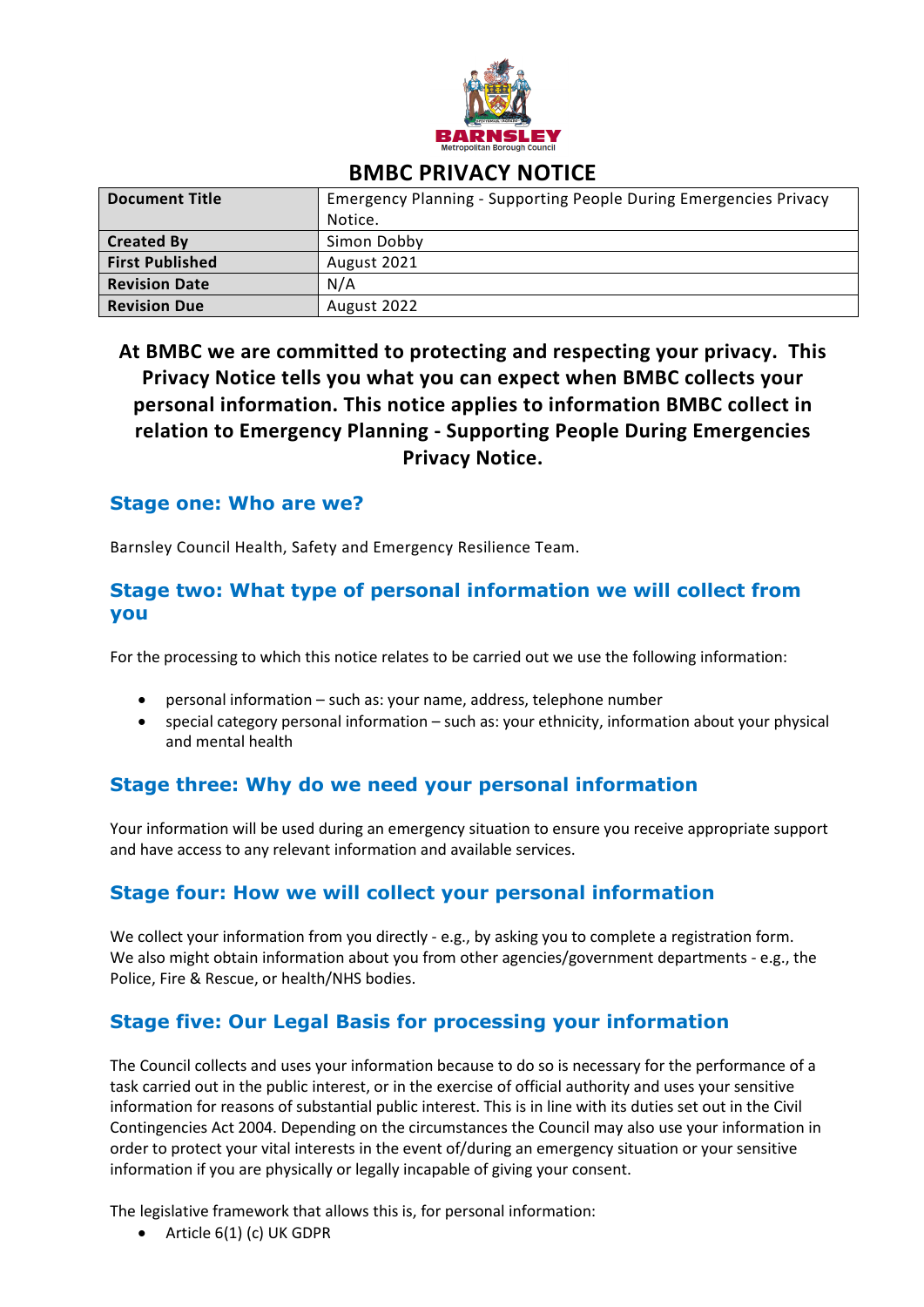- Article 6(1) (d) UK GDPR
- Article 6(1) (e) UK GDPR

For special category information:

- Article 9(2) (b) UK GDPR
- Article 9(2) (c) UK GDPR
- Article 9(2) (g) UK GDPR

## **Stage six: Why we may need to share your information**

 We sometimes need to share your information within the Council or with other organisations. We will only share your information when necessary and when the law allows us to, and we will only share the minimum information we need to. This may include sharing information following major incidents with our partners in the Emergency Services or at Hospital.

### **Stage seven: Who we may share your information with**

 For Resilience & Emergency Planning matters we may need to share your information with our partners, all of whom work together to provide assistance during emergency incidents. These partners might include:

- The police
- Fire & Rescue services
- NHS bodies
- The Environment Agency
- Utility Companies
- Transport Operators
- The Health and Safety Executive
- Government Departments
- BMBC Service Areas
- Organisations who deliver services on behalf of the Council

 issue, or help prevent a crime. Sometimes, we might share your information without your knowledge if In certain cases we may also share your information with other individuals and organisations. For example, if you make a complaint to your Councillor, or if the sharing would help with a safeguarding the law allows us to.

The Council will never sell your information to anyone else.

# **Stage eight: How long will your information be kept?**

We only keep your information for as long as we need to, registration forms will be destroyed securely following the end of the incident.

## **Stage nine: What will happen if you fail to provide personal information?**

Failure to provide personal information will impact on our ability to provide you with emergency response support.

## **Stage ten: How to access and control your personal information**

 your information. For details on how your information is used, how we maintain the security of this and your rights to access the information we hold about you, please refer to the **Barnsley Metropolitan** The Council has a Data Protection framework in place to ensure the effective and secure processing of [Borough Council privacy notice](https://www.barnsley.gov.uk/services/information-and-privacy/your-privacy/)